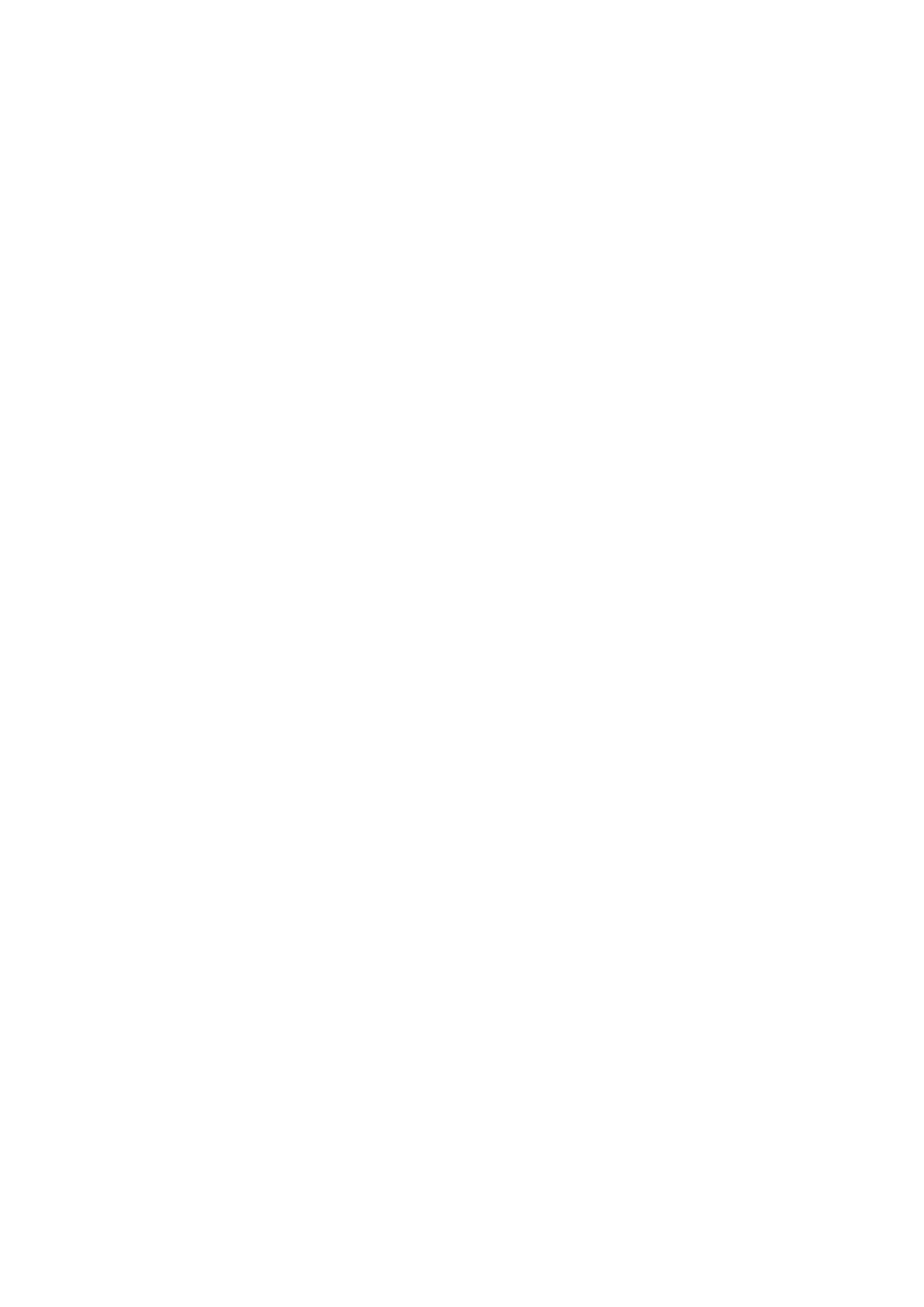#### **WITNESS**

Professor Gigi Foster, Director of Education, University of New South Wales Business School.

**The CHAIR**: Good afternoon and welcome to the second series of public hearings for the Public Accounts and Estimates Committee Inquiry into the Victorian Government's Response to the COVID-19 Pandemic. The committee will be reviewing and reporting to the Parliament on the responses taken by the Victorian government, including as part of the national cabinet, to manage the COVID-19 pandemic and any other matter related to the COVID-19 pandemic.

Members are attending these hearings remotely from home or from their electorate offices, so we ask that people note that members are not required to wear a face covering if they are working by themselves in an office under the stay-at-home directions, 6 August, part 2, section 7(i).

We also advise that all evidence taken by this committee is protected by parliamentary privilege. Therefore you are protected against any action for what you say here today but if you repeat the same things outside this forum, including on social media, those comments may not be protected by this privilege. As a witness you will be provided with a proof version of the transcript for you to check. Verified transcripts, presentations and handouts will be placed on the committee's website as soon as possible.

We invite you to make a brief 5-minute opening statement. We ask that you state your name, position and the organisation you represent for broadcasting purposes, and this will be followed by questions from the committee. Welcome, Professor.

**Prof. FOSTER**: Thank you very much. My name is Gigi Foster. I am a professor at UNSW School of Economics, and I represent no organisation or institution. I am honoured to appear before this committee again, this time to offer my perspective on the Victorian government's response to the COVID phenomenon.

Lockdowns and social-distancing measures inflict unemployment, business collapse, education neglect, health neglect and loneliness. The virus does not do these things; government directives do these things, as we are seeing right now in Melbourne. Like many people around the world, I have come to the conclusion that the costs of wholesale lockdowns are far greater than the benefits.

First, the benefits. In all countries that have gone through a proper first wave, between 0.05 per cent and 0.1 per cent of the population has died with COVID, and deaths are now levelling off. This fraction translates into 12 000 to 25 000 deaths in Australia. So 25 000 is an upper bound estimate of lives lost to COVID in Australia in the counterfactual scenario that we did everything wrong such that we ended up with the worst first wave per capita death count in the world. With no government-mandated wholesale lockdowns people will still opt into voluntary precautions like more frequent handwashing or wearing masks that they feel suit the threat to themselves and their loved ones. Given the level of fear circulating in the Australian population, a prescription to 'let it rip' is not only overly casual and callous but impossible to achieve. Far fewer than 25 000 people should be counted as a realistic estimate of the number of COVID deaths averted by lockdowns.

Around the world countries that seemed to avoid a first wave initially simply had one later on. There is little difference in COVID death rates between countries that imposed harsh lockdowns and countries that did not, with mortality differences more related to how well authorities managed to shield the most vulnerable in retirement homes, nursing homes and hospitals. Shielding the general population has largely proven futile, causing misery for no long-term gain and preventing immunity from emerging.

This leads me, then, to the costs of lockdowns, which it would be heartless not to recognise. The biggest cost felt today is that of mental health sacrificed due to loneliness, anxiety and other suffering directly related to locking people away from the broader social sphere. The IMF reports that lockdowns per se have large impacts on economic activity, and these impacts will be felt in suffering for years to come until our economies recover. Children's schooling disruption during lockdowns is also costly in future forgone wages of those children, lower productivity of their parents and lifetime costs of more domestic violence and the development of bad habits.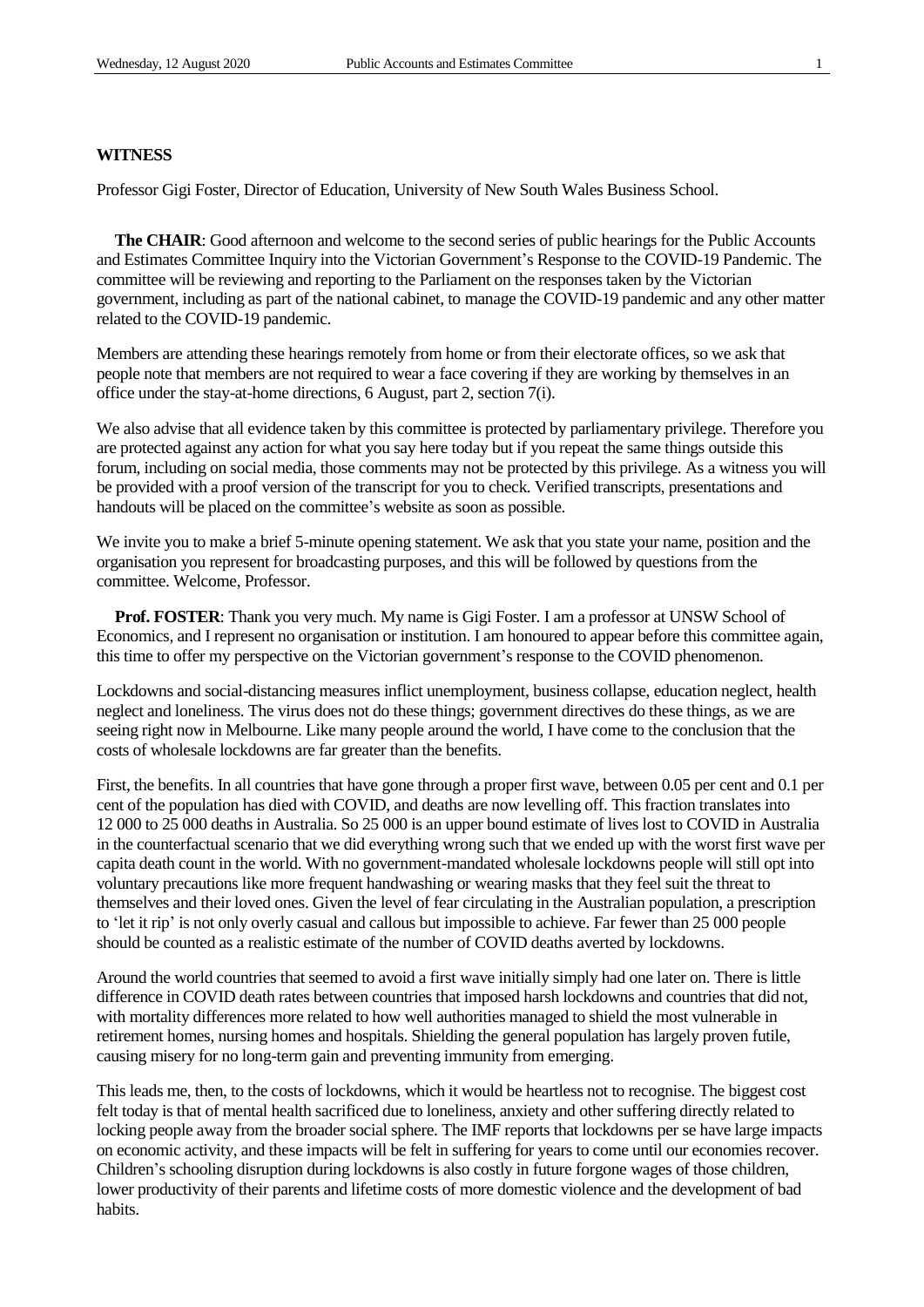If these costs count, which they should just as much as should suffering due to COVID now and in the future, including longer run impacts, then we need a common currency in which to measure both them and COVID-related deaths and suffering. That currency can be quality-adjusted life years, statistical lives or WELLBYs—wellbeing years, a currency recently developed at the London School of Economics. QALYs are appealing in the present context because they are commonly used to measure welfare gains when making decisions about the allocation of scarce resources, yet QALYs do not count the importance of loneliness, mental health suffering, loss of dignity or loss of joy. The WELLBY does include those elements and is therefore particularly useful in the present scenario when these human costs loom so large. The COVID deaths that may have been saved so far via wholesale lockdowns are mainly of people over 70. In ethically fraught situations like battlefield triage, for example, or decisions about who gets scarce organs or which drugs to include in the PBS, we recognise that saving a 20-year-old means saving more human welfare than saving an 80-year-old. This recognition is embodied in the concept of QALYs and WELLBYs.

In these same currencies we can measure other costs of our response, including crowded-out or delayed care for problems other than COVID both now and in the future. This includes deaths due to delayed screenings or other care because of lockdowns. More broadly it includes all deaths sacrificed in the future because we were not making investments into approaches to making life better and longer that we would have been making had we not been putting what money we had disproportionately into COVID research while simultaneously reducing the total bucket of money available through stabbing our economy in the stomach, which is happening right now as borders remain closed and trade, tourism, arts and education are taking huge hits with no endgame in sight.

Research and development in health and other welfare-promoting areas is financed mainly by the government, which spends about 40 per cent of GDP in developed countries. When our GDP falls, so too does that spending, which translates into deaths not visible today but occurring over a period of many years. Other less visible costs include the damage to wellbeing of higher unemployment now and yet to come and for young people the long-run scarring of entering a job market in a recession. My back-of-envelope estimate for Australia indicates that even with conservative assumptions that bias the case in favour of lockdowns, wholesale lockdowns harm welfare at least three times more relative to a counterfactual of not locking down in a COVID-19 world.

What should governments have done? They should have controlled fear, directed resources and attention towards protecting the most vulnerable, set policy based on the knowledge of a range of experts rather than only health scientists and evaluated the likely impact of their policy choices on total human welfare as time progressed and more data became available.

**The CHAIR**: I am sorry to cut you off there but the time for the presentation has expired, and I will give the call to Ms Pauline Richards, MP.

**Ms RICHARDS**: Thank you, Professor Foster. I am just going to start by getting a bit of an understanding of your background. Have you done any research into public health, into pandemics or into the impacts of deadly disease?

**Prof. FOSTER**: I am not an epidemiologist; I am a broad-minded economist, and I have done papers, most recently one that was estimating the economic impact of the lockdowns on the value of children's forgone wages. So I am an economist, and I look at this situation as an economist would, trying to privilege human welfare gains above anything else.

**Ms RICHARDS**: And what do you think are the most important statistical analyses that should be undertaken for infection control or pandemic control? I would be interested in your insights.

**Prof. FOSTER**: Again, I am not an epidemiologist, so my expertise is in economics, and what I believe should be done in the case of the setting of any government policy is a proper cost-benefit analysis of that policy, of the effects of that policy. And those effects are not just in relation to health outcomes right now from a particular disease but in relation to all human welfare outcomes today, tomorrow and for generations to come.

**Ms RICHARDS**: So what factors do you think should be looked at?

**Prof. FOSTER**: Well, I think we need to address the costs of these lockdowns that have been prescribed in Victoria and ask the government to defend them on the basis that they do in fact promote human welfare. I have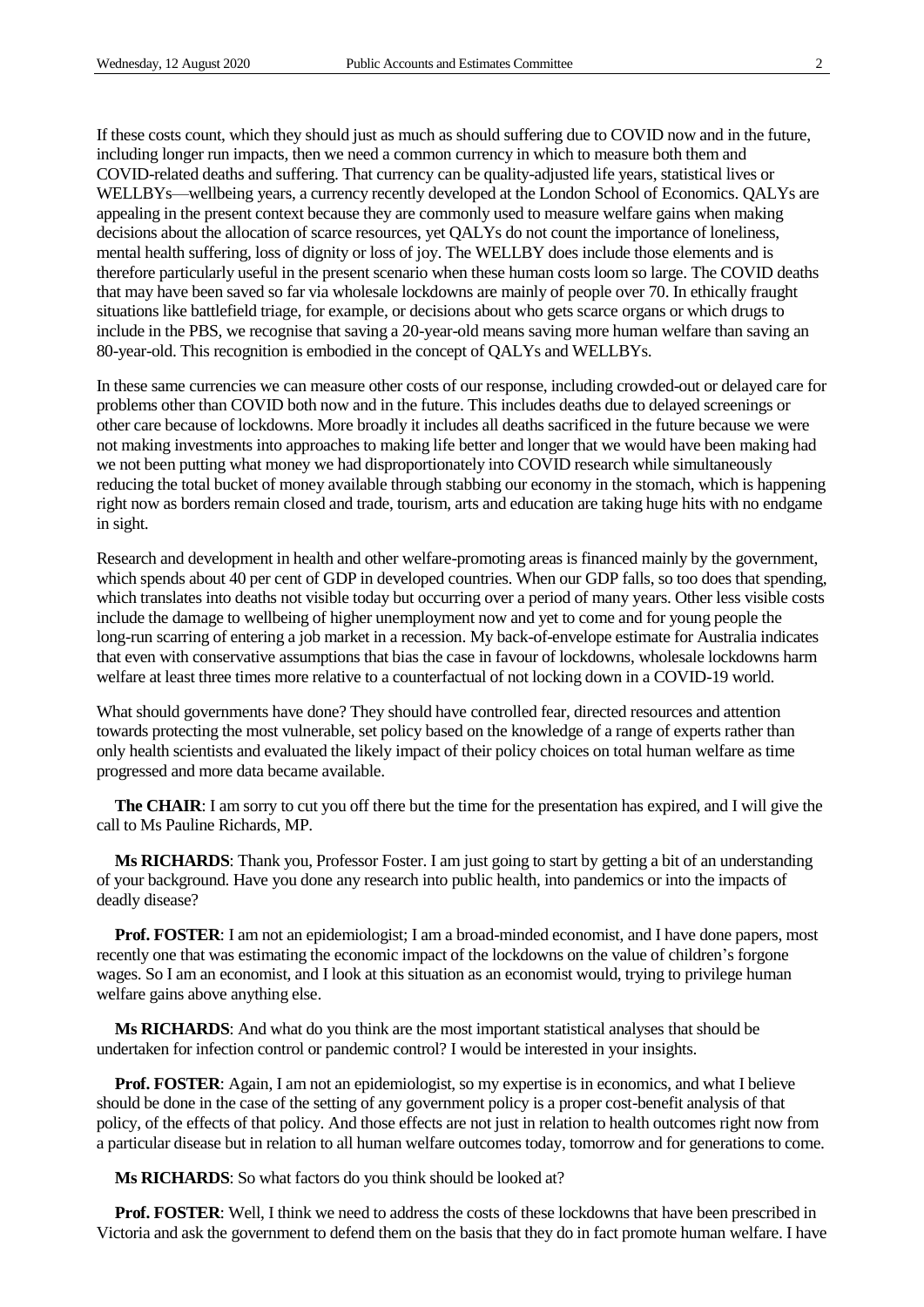not seen that analysis, and I feel that the burden of proof to provide that is on the government's shoulders. It is not up to me or others questioning the imposition of these very radical measures to prove that those measures are not a good idea; indeed it should be the government's responsibility to defend very radical measures like this on the basis that they in fact promote human welfare.

**Ms RICHARDS**: You have been quite vocal about having concerns about the impact of these lockdowns on quality-adjusted life years, and that was part of your initial presentation. What evidence is this based on and what assumptions have you made in your research?

**Prof. FOSTER:** Well, I would be very happy to share with the committee a draft cost-benefit analysis in progress that I have written for Australia, but essentially that analysis leads to the conclusion that I said in my opening statement—that the lockdowns are far costlier than not locking down. But I will also say that that cost-benefit analysis enumerates a number of different costs, not all of which I have perfectly gone through and costed, because essentially I have a full-time job and this should be the government's job. The government is responsible to provide analysis of the impacts of its policies, particularly in the case of such a massive policy like this. But I did mention several of the cost areas in my initial statement—for example, mental health costs, loneliness, social isolation; the cost of reduced immunity while we are sitting at home instead of being outside and enjoying our time with friends; the unemployment costs; and the future GDP reductions, much of which is due directly to lockdowns per se. I am happy to send the committee links to evidence bases on all of the things I have been saying.

**Ms RICHARDS**: Chair, I think I will cede my time to Ms Stitt now. Thank you.

**The CHAIR**: Thank you. Ms Stitt.

**Ms STITT**: Thank you, Chair. Thank you, Professor Foster, for appearing today. I think you just stated that you think it is the government's responsibility to model the impact of this pandemic, but you must have had some model for your research that you used to compare in terms of the number of cases, the number of deaths that would be caused if we just let COVID run rampant through society. Does your research also include a long-term health impact study of COVID on how people who do recover may be affected longer term in terms of their quality of life?

**Prof. FOSTER**: Yet again, I repeat that what I am calling for is a cost-benefit analysis related to policy choices that the government is selecting, not in relation to just the pandemic or just the cost of COVID—it is the overall, aggregate welfare cost of policy choices that the government has selected.

Now, my cost-benefit analysis assumes very conservatively that a large number of deaths would be directly avoided by lockdowns, but that assumption has no basis in fact. Every other assumption I made in that cost-benefit analysis is well supported by actual reference to literature and findings from economists and others overseas, but the claim that lockdowns save lives—I have not seen evidence that that is true. So I have made a very conservative assumption in favour of lockdowns, in favour of trying to find that lockdowns are helpful, in what I have written and that I will share with the committee, but even with that, I still find that wholesale lockdowns are not the way to go. What instead should happen is targeted assistance towards people who are most vulnerable.

**Ms STITT**: I guess my question also went to the fact that we do not know everything about this virus and there are still things that our medical experts are learning and discovering about the impacts of the virus on people, including some of the longer term impacts on younger people. Has that been a factor that you have considered in the assumptions that you have come to?

**Prof. FOSTER:** Let me respond by remarking that in the past six months we have witnessed a mass worldwide sacrificial event driven by a fear of the unknown and essentially an abandonment of post-Enlightenment thinking. We have been swept up in hysteria and the fanaticism of crowds. Now, the post-Enlightenment response to these uncertainties you are speaking of that we face right now, such as what will the long-run health impacts be of this virus, that post-Enlightenment response is no different than in any other scenario: we use the best data available at the time to generate our best guesses of the damage and then we factor those guesses into our analysis. If you do that, you still come out in favour of not having a wholesale lockdown.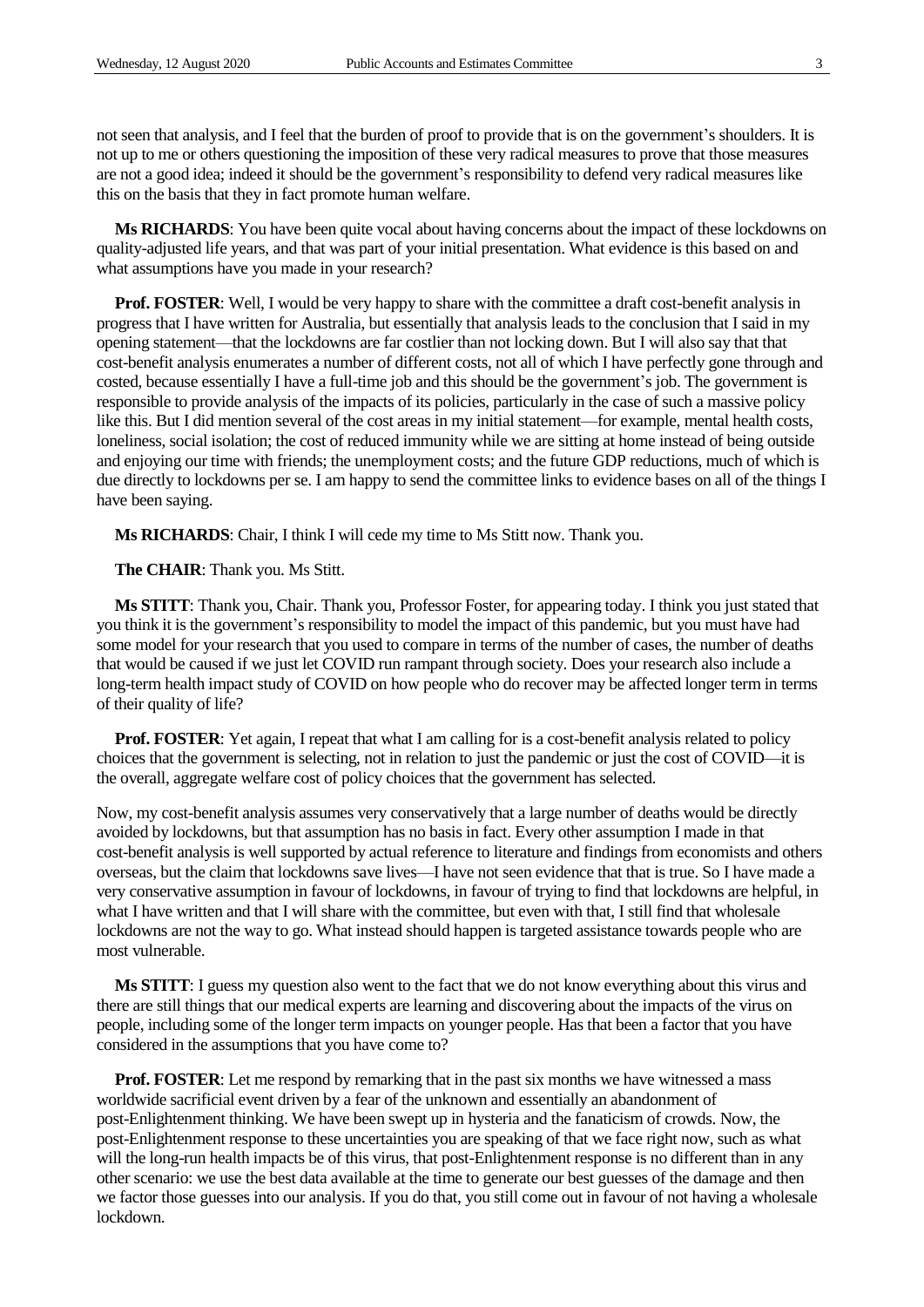**Ms STITT**: You have mentioned the social impacts of the virus on things like mental health and the economic impacts, the job impacts and so on. You would be aware that the Victorian government has invested a lot in terms of addressing some of those issues, including family violence and a significant investment in assisting people who are facing mental health challenges during the pandemic. Does your research take this into account and the effects and success of these policies?

**Prof. FOSTER:** Well, I think it is a good idea to provide income support, like JobKeeper for example, and to provide additional support in a temporary way to people who are struggling because of actions the government has taken. But saying that somehow those provisions are equivalent to fixing the actual fundamental problem, which is that our economy has been stabbed in the stomach, is quite facile. It is not a long-term solution, and it is essentially treating the symptoms rather than treating the disease itself, and the disease is one that we have inflicted upon ourselves. Again, it is possible to incorporate all of those things. Giving people money stems a bit of suffering in the short run but it does not solve the problem in the long run, so we are still left with massive costs of wholesale lockdowns for which the solution is simply to get the economy moving again with considered and thoughtful, creative and targeted assistance for people who are the most vulnerable in our societies.

**Ms STITT**: What do you mean by giving people a bit of money? Do you think that some of the programs that the government has funded are not well targeted in terms of the most vulnerable?

**Prof. FOSTER**: I do think that JobKeeper is giving people money, so that was the one I was referring to. If you are talking about mental health support, yes, of course, that is targeted. Again, I am not against that at all; I think it is a good idea in a temporary setting like we have now where there are acute pains in society to try to stop some of those. But you are staunching a wound that needs surgery, and the surgery is to open the economy.

**Ms STITT**: Okay, Professor, I will move on from that issue. You have been an advocate for the Swedish model of managing this global pandemic, and currently Sweden have a significantly higher death rate than a lot of their Nordic neighbours; in fact I think currently they have had over 5700 of their citizens die from COVID. If that approach were applied to Australia—and its economy is expected to suffer more than Australia's, with more job losses and a greater reduction in GDP—why is that a model that you would look to as being successful?

**Prof. FOSTER:** I would first say that I have never explicitly said that we should do exactly what Sweden did. That has been a misinterpretation in the press. I think we should look to what happened in Sweden and we should learn from their mistakes. One of their mistakes, and their biggest one in my view, was that they failed to protect the elderly and the vulnerable population enough. We can learn from them by having a conversation with people in Sweden and asking, 'How in fact did you mishandle this initially, and what have you learned?', so that we can apply those lessons here in Australia in our old-age homes, in our hospitals.

Secondly, if you look at their death count, you are right that it is asymptoting to 6000 people, and as I said in my opening statement, in all countries that have had a proper first wave, the death count is asymptoting and essentially levelling off at a count between 0.05 per cent and 0.1 per cent of the population. That is where my figures of 12 000 to 25 000 Australians dead come from.

Now, in terms of the economic impact, actually the European Commission forecast a better economic result for Sweden in 2020 than many other comparable European countries. Sweden's is projected to fall 5.3 per cent in terms of GDP in 2020; France, 10.6 per cent; Austria, 7.1 per cent; the Netherlands, 6.8 per cent; Italy, 11.2 per cent—and I can go on, but I think maybe you are cherry picking your figures a bit.

**Ms STITT**: You mentioned that in Sweden the death rate was quite high amongst the elderly and that was in a circumstance where their restrictions were not as vigorous as they are in Australia. How do you achieve protecting the vulnerable if you are not implementing policies around social distancing and locking down some of these aged-care facilities where we are having significant outbreaks, significant loss of life, and obviously it is very harrowing for those residents and their families? How do you achieve what you say is something that should be achieved—protecting the vulnerable—without taking these steps that involve shutting down facilities such as aged care?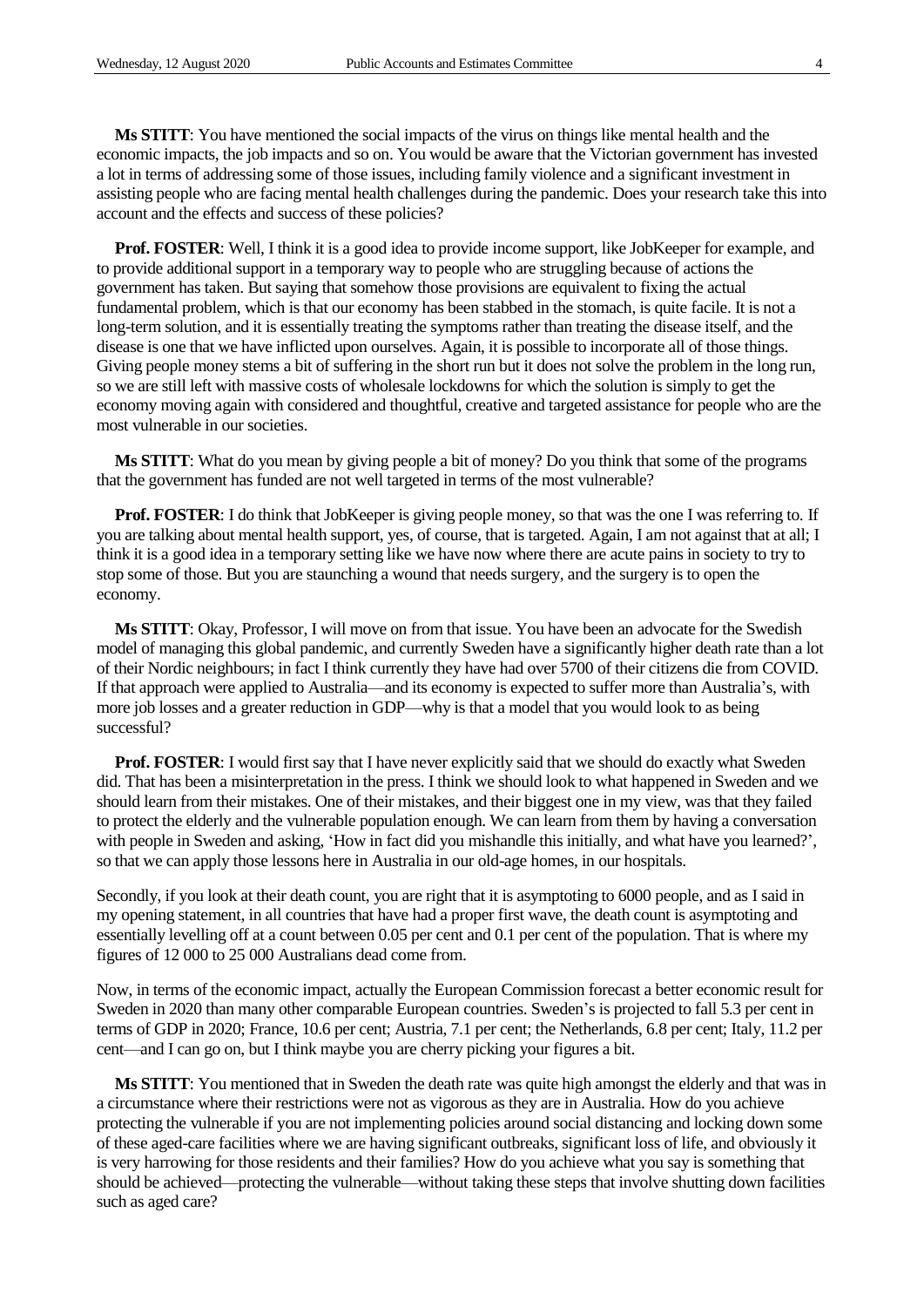**Prof. FOSTER**: So now we enter a very important conversation that should have been had about four or five months ago, which is rather than wholesale lockdowns—a blanket ham-fisted sort of general policy, not targeted, scattergun—how do we direct the resources we have towards people who are most likely to get serious symptoms or die from this virus if they contract it? Indeed, what we would like is to set up an institutional environment in which those people most likely to be exposed to COVID are those least likely to experience serious symptoms. And in fact, often what we have seen in countries, whether or not they have had lockdowns, is that it has been the opposite. The people most likely to get exposed are those who are the most vulnerable because they are sitting in aged-care homes, in nursing homes, in hospitals, on cruise ships et cetera. And so that is exactly the question that we need to answer and that we can learn from other countries about, because other countries have gone through this. There is knowledge about how to protect people in old-age homes—how to make people who are coming into contact with those who are more vulnerable aware of the risks and how to show them how best to protect themselves and others—and that is where our resources should be going.

**Ms STITT**: So what do you say about the workers in those industries, though, that are working with the most vulnerable and are more exposed to the virus?

**Prof. FOSTER:** They absolutely need all of our support. They need much more support than they are getting now because we are spending so much of our efforts and our money on these blanket wholesale lockdowns that have not been proven to work.

**Ms STITT**: So when you say 'not been proven to work', do you mean from an economic point of view? Because we have seen in Victoria obviously a second wave which has seen an alarming increase in the rate of community transmission. How do you stop community transmission in the circumstance where you are advocating to open up the economy and really just let the virus rip?

**Prof. FOSTER:** I am not advocating for anything to be let rip. As I said in my opening statement, that is a fantasy at this stage anyway, and it is overly casual and callous and not the right response. But when I say that something is not working, I mean in terms of total human welfare protection—I mean in terms of the aggregate net lives saved. And you are also presuming that community transmission is always a bad thing. What has happened in other countries, including Sweden but not just there, is that the virus has passed much more. It has penetrated into their populations much more, and somehow still the death tolls have been levelling off. This shows us just empirically—you do not have to be an economist, you do not have to be an epidemiologist, you just have to be someone who understands what a picture looks like of data—that in fact something is happening in those populations to make the virus less deadly, to make it less killing, and that is what we want here.

**Ms STITT**: I think the jury might be out on that question, Professor, given that some countries are now experiencing, you know, a third wave—moving into a third wave situation. And I think that the jury is well and truly out on whether there is herd immunity being achieved anywhere. I might leave my questions there, Chair. Thank you.

**The CHAIR**: Thank you. Time is about to expire, and I will hand to the Deputy Chair, Mr Richard Riordan, MP.

**Mr RIORDAN**: Thank you, Chair. Thank you, Professor Foster. Just going back to some of the evidence that we have heard over the course of this, in our first hearings a couple of months ago, the government had projections of about 57 000 people a day being diagnosed. We heard from the Chief Health Officer this week that they have revised those down to about 20 000 people a week, but not being able to furnish us with bestcase or worst-case scenarios; that is just the figure we are working on here in Victoria. I was wondering if you have read any literature or had any experience of what modelling other countries have been using or could be using to sort of prepare their communities for what we are trying to fight.

**Prof. FOSTER**: Yes, it is interesting. You are focusing again on cases and diagnoses, and I am not convinced that that is the right place to be focused. That is why I have been talking about deaths, because deaths are reasonably well recorded. It is true that deaths with COVID are sometimes confused for deaths of COVID, and so that is a bit of an uncertain area, as many things are still uncertain. But if you look around the world, rather than using a model at this stage, as you were suggesting, I would say using data is far more preferable because we have the luxury of looking at months worth of data on death counts in many different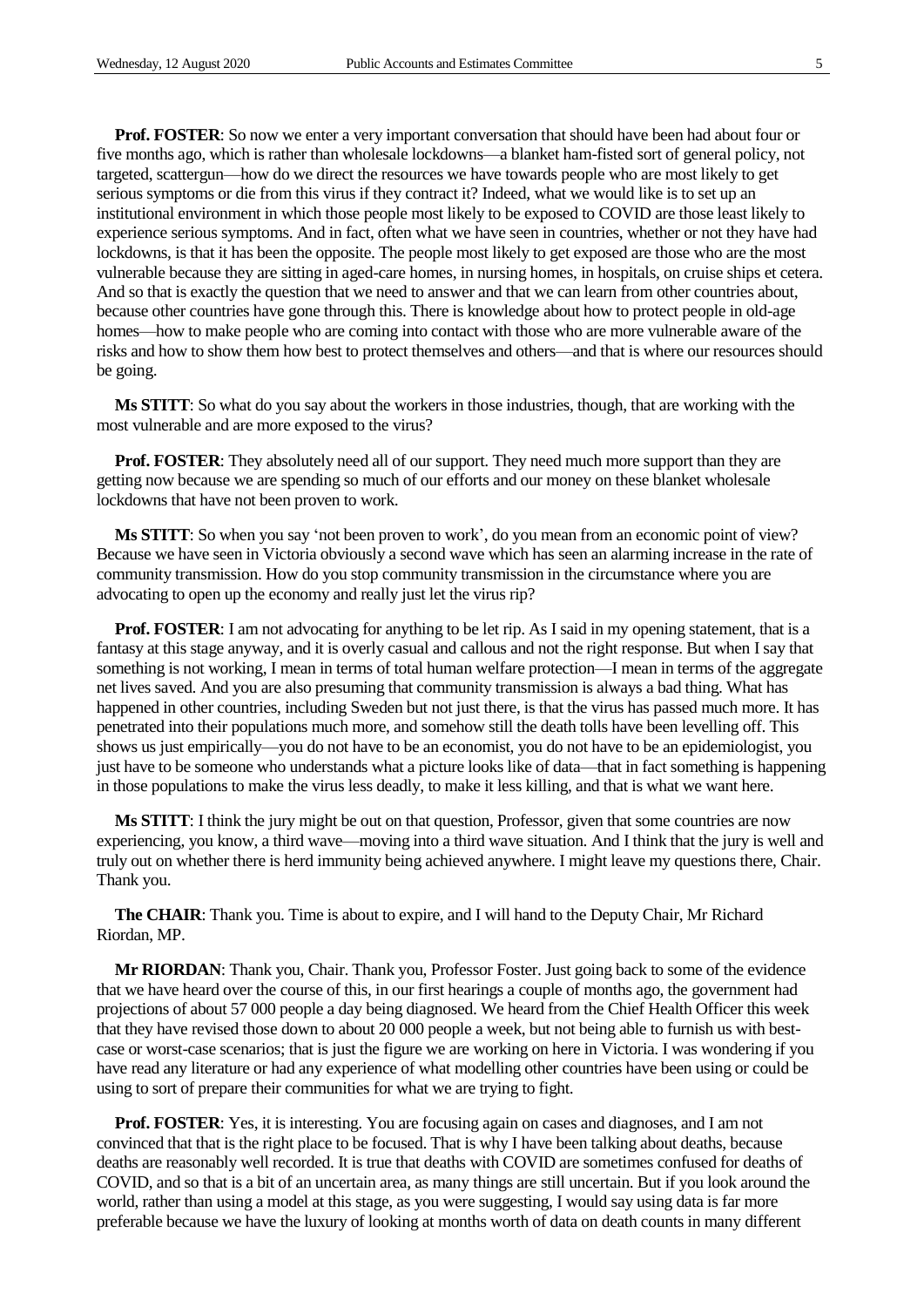countries. And if you look at again death counts in Europe right now, they are basically not anything different from our normal death rates over the last couple of months.

The claim that there are third waves and all of this—it is simply not borne out by the evidence that I have seen, so I would not be focusing as much on transmission as a bad thing per se. What is bad is when the virus is transmitted to people who are likely to get serious symptoms or to die from the virus. So those kinds of counts—how many people are actually sick in hospital and dying from this thing—that is what I would care about much more from the social welfare perspective.

**Mr RIORDAN**: You talked about 'deaths from' and 'deaths with' COVID—are any jurisdictions around the world measuring that difference?

**Prof. FOSTER:** It varies from country to country, as far as I can tell. I have not done a lot of research into this, so I am not the best expert for this on it.

**Mr RIORDAN**: We had some questions just before on the Swedish example. I have done a little bit of reading on that, and I think the Swedish government is very upfront with the fact that they moved too slowly on the vulnerable communities. If you modify their results for the vulnerable community element—something they readily accept—what do their results begin to look like then, and how would that extrapolate to the Australian example?

**Prof. FOSTER**: Look, I cannot answer that for sure, but I can certainly say that looking at the data of how many people have died now, including their mistake early on, it is asymptoting to 6000. Again if you translate to the Australian population, you are talking about far fewer than 25 000. Remember the initial epidemiological modelling was claiming that we were going to lose potentially 150 000, so that was off by an order of magnitude. It is important to bear that in mind. That is the kind of modelling that has not been updated and that has not been added to the data that we now know and other perspectives, including the aggregate human welfare perspective, which is the economic perspective on policy making in this area. I think probably Sweden might have been able to save a couple of thousand people—I am not sure—but that would be more of a question to ask the Swedish authorities themselves. I am sure they have done some modelling.

**Mr RIORDAN**: One of the big issues as policymakers or people involved in making decisions is around the severity of this pandemic. My understanding is this is equivalent to the Spanish flu 100 years ago in terms of our need to act. Have you done any research on the comparison or are there better examples of what this compares to in recent or living—or in a period of time where there is comparable data or you can compare it in some way?

**Prof. FOSTER**: Again I not an epidemiologist, but I am a thinking person. If you look at simply the number of people whose lives have been claimed by this virus worldwide, it is still fewer than 1 million. Whereas other worldwide pandemics—some of us will be familiar with HIV/AIDS, which claimed 30 to 40 million people worldwide—30 to 40 times more than what we have lost so far to COVID. We have again death counts levelling off in many countries that have gone through a proper first wave. The Spanish flu killed millions and millions, and it was killing not just the elderly. The Spanish flu was so scary because it was killing people in the prime of their lives. Mind you, if this virus were doing that, my advice would be, potentially, completely different. The whole point of this submission is to try to open everyone's eyes to see what is actually the reality of this virus—how lethal is this really and who is it really hitting—so that we can help those people, protect those people and let others who are not as vulnerable get on with getting the economy open again, which will help everybody in the long run.

**Mr RIORDAN**: In your presentation you talked about—was it WELLBYs, and what was the other term?

**Prof. FOSTER**: QALYs: quality-adjusted life years.

**Mr RIORDAN**: So in terms of that, have any jurisdictions around the world done any assessment of what they are doing or how they are handling it in terms of that? Where would we look for the best—

**Prof. FOSTER**: Yes, the UK has done some modelling, which indicates that lockdowns on net are costing more QALYs than they are saving. I am happy to forward that to the committee.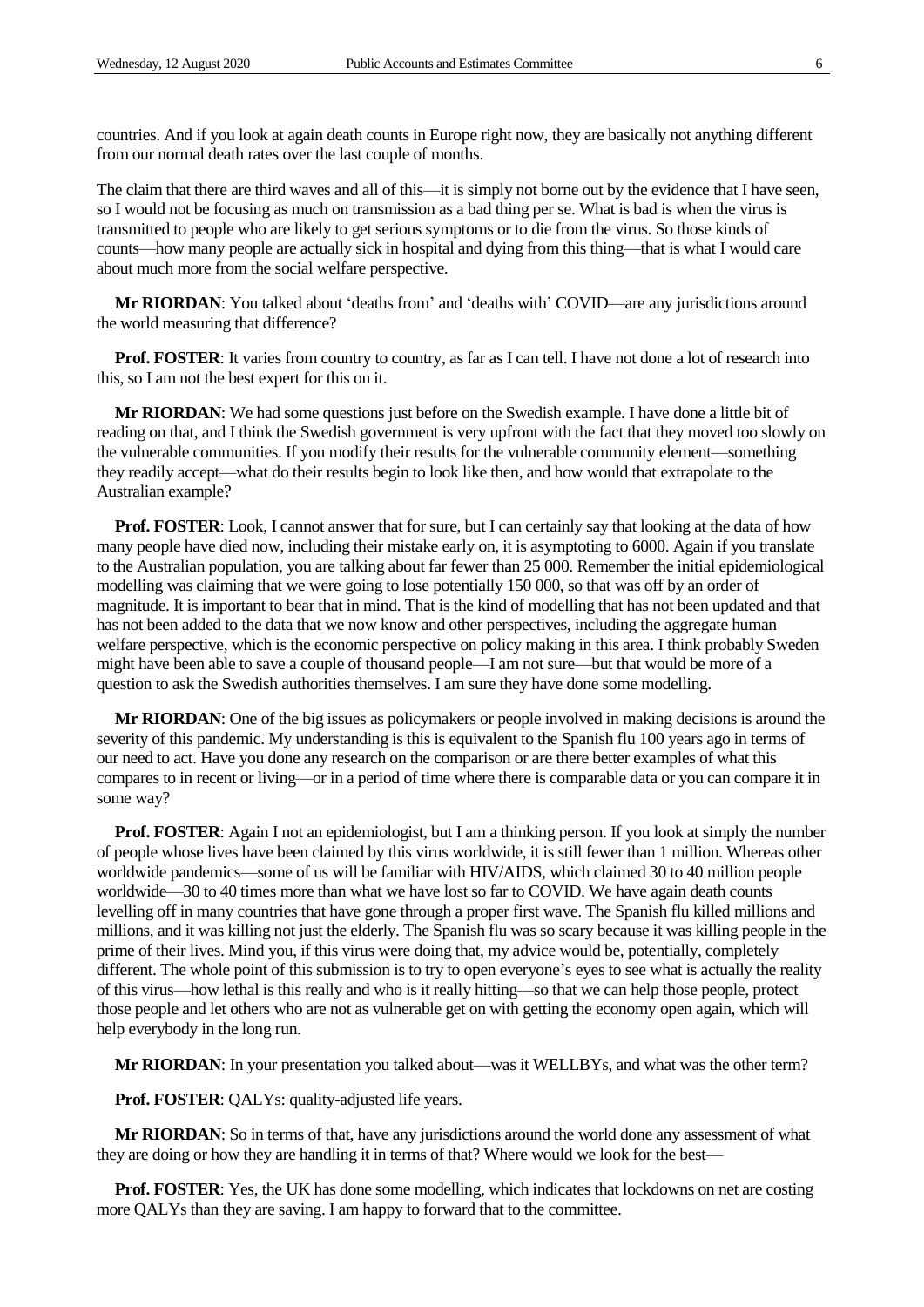**Mr RIORDAN**: Okay, that would be useful. I guess in government there is a fine line that you have to walk in terms of publishing and making known mental health statistics, particularly those around suicide. That has been a difficulty in having this conversation because everyone is aware of what publicity in that space can do. How have those policies complicated us being able to fully assess the pros and cons of harsh lockdown, do you think?

**Prof. FOSTER:** Well, as with everything—and I have noticed this in the past in Australia—when we try to keep a tight wrap on data, presumably on the altar of protection of people, we actually end up often hamstringing ourselves in relation to knowing what is going on. So it would be nice to have very quick access to reliable data in this country on very many aspects of human suffering. I did manage to find some data on suicides here in Australia and also looking overseas at how many suicides have been brought about by this economic recession and the lockdowns. I have been able to piece together an estimate. That is what we do in economics: we try, using the best data available, to come up with a reasonable estimate. But yes, I would absolutely clamour for more access to better quality data so that we can learn more about how to protect people and how to promote welfare.

**Mr RIORDAN**: Up until about 10 days ago in Victoria, other legislation, particularly around privacy and human rights legislation, was used as one of the reasons we could not maintain a solid quarantine lockdown for people who tested positive or who were close contacts. Are you aware of those types of legislative restrictions applying elsewhere in the world that may have complicated government's ability to keep people quarantined?

**Prof. FOSTER**: Well, I think there are a couple of things that have compromised government's ability to keep people's quarantine. One of them is that there is a violation of human liberties that would be perceived by populations, and indeed it has been claimed that the government actions, including in Victoria, have violated the UN declaration of human rights. But there is also the problem that when governments set policies that the population does not understand or feels are not appropriate, then the population over time will start to distrust the source and start not to follow the advice of that source, of the government. So I believe that when the government communicates to its people, it has an obligation to explain why, particularly in the case of very extreme policies, those policies are required. That has not happened in this case. I still await a proper reckoning of why it is that wholesale lockdowns actually, on net, save lives.

**Mr RIORDAN**: For a long time here in Victoria we went by local government areas, which are possibly useful in the city, but of course in country areas they can be many tens of thousands of square kilometres in size. Are you aware of how other jurisdictions perhaps monitored their outbreak and then decided on managing that? Have other jurisdictions gone for very localised containment measures in dealing with an outbreak such as this?

**Prof. FOSTER:** Well, certainly in New South Wales here, I just know by being a citizen that we have had that more localised kind of lockdown approach. Other countries have been able to have very different approaches based on their existing infrastructure. For example, South Korea had a very, very well developed infrastructure after its experience with previous viral outbreaks, which enabled it to very quickly track and trace and lockdown just the portions of the population that were seen to be affected, and that has been an approach which I do not think we were ready for here in Australia. We simply did not have the infrastructure. That would be one way to go if the government is interested in trying to stimulate the economy—to invest in that sort of system—but it may also encounter some cultural resistance here. Again, I am sure that if the government wishes to do some research on other ways in which we could track and trace, we could do that. But my focus is very much on the deaths more than the cases because again the cases may simply be reporting something that is, on net, in the long run, positive, because the more that the virus circulates to people who are healthy and less likely to be seriously ill from it, the more immunity we can potentially develop to it.

**The CHAIR**: Sorry to cut you off there, but the member's time has expired. I will hand the call to Mr David Limbrick, MLC.

**Mr LIMBRICK**: Thank you, Chair, and thank you so much, Professor Foster, for appearing today. You touch on many of the issues that I have been trying to get to the bottom of this week with regard to overall benefits versus costs of the government's actions. You mentioned something in your opening statement which I have talked about this week as well around the fear and the government managing fear. On Monday the government came out with a new television advertisement campaign. My version of events on how that would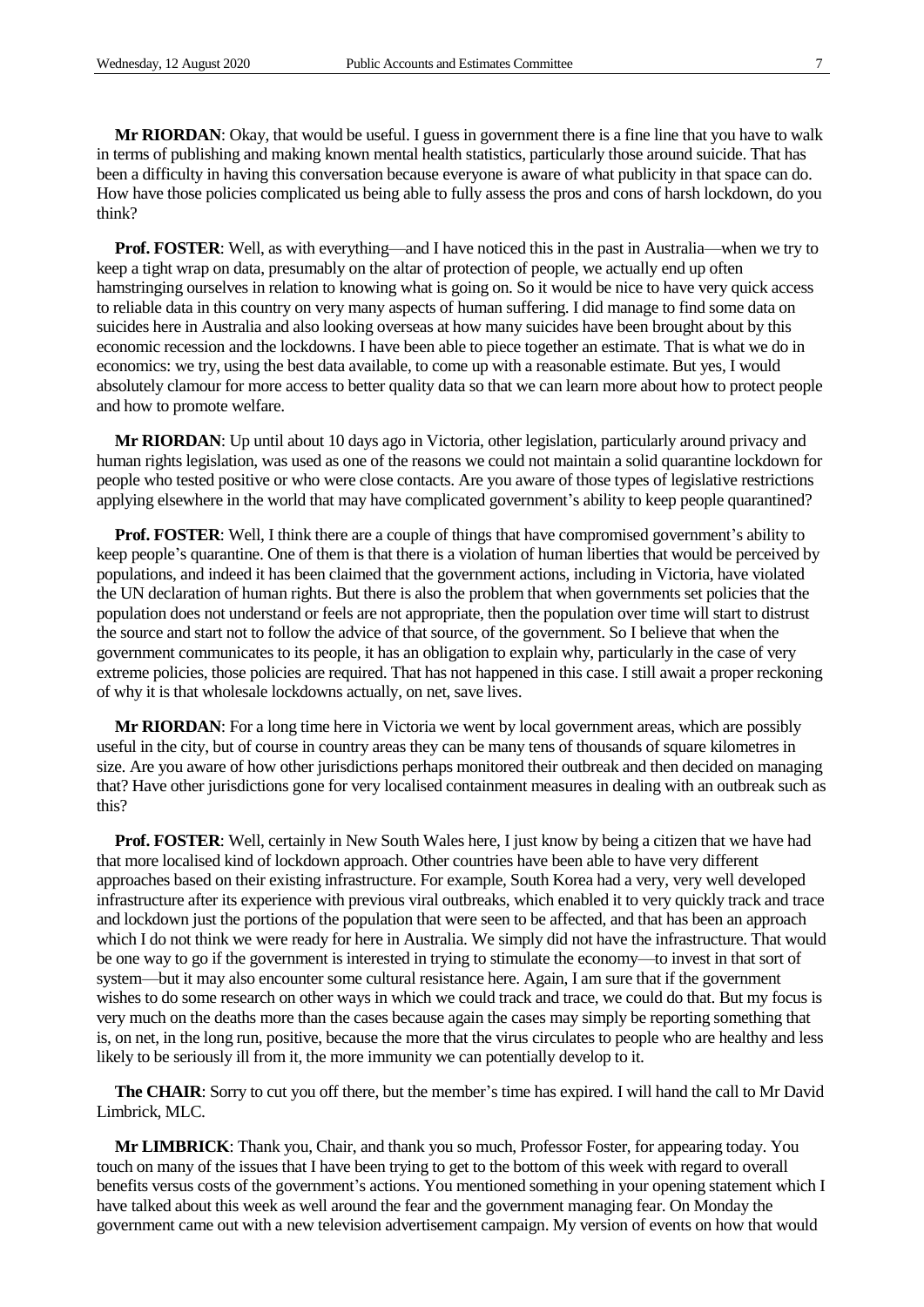look is it is just trying to ramp up fear in the community. I brought it up with a witness yesterday. They thought that it was fine to use fear to control this sort of thing. Could you expand a bit more on fear and controlling fear and how that looks and what are some of the downsides of that?

**Prof. FOSTER**: Absolutely. And I should mention here that I wear my hat as a behavioural economist in this answer. I have studied phenomena like love and loyalty and power and networks and fear a lot in my research. Fear is a very powerful emotion because it essentially shuts out focus on anything but the perceived threat, so it is very effective in fight-or-flight sorts of scenarios where there really is a threat, but because of that as well fear can cripple us when we are responding to something that is actually not as big a threat as we are perceiving it to be. And a government like Australia's now and, for example, like the United States government in the time of the Depression is responsible to try to reduce fear in its population in order to allow people to experience and respond to other things in their environment, and that goes hand in hand with participation in a healthy economy. If people are feeling fearful, uncertain, unsure what the future holds, they are going to be less likely to invest, less likely to spend, less likely to do everything that we know economic activity is based on, and that means that our economy and our society will be held back. As I think FDR said, 'The only thing we have to fear is fear itself'—that is exactly applicable now.

**Mr LIMBRICK**: And on a related issue, we have seen what I would characterise as demonisation of people that ask questions about this and we have sort of seen this debate very, very limited, and I would like to see a more rational debate—many sides to this. But anyone who seems to question any of the government's actions or ask for cost-benefit analysis or anything like this, they end up demonised. And I know that you have suffered—you have been right at the sharp end of this, and so have many people. And I have copped a bit of it myself. But I would be interested in how this sort of way of demonising people who ask questions limits us in finding the correct answer and coming to good conclusions and decisions.

**Prof. FOSTER:** It is an excellent question, and you are absolutely right. If you look in history, there are instances where this kind of demonisation happened and really damaged the society—the witch-hunts of my own country of background, of birth; any kind of situation where a crowd is pursuing some false god and essentially destroys humanity in the process. It is very disturbing, and in fact it is a signal that something other than rational thought is going on. For me to be called 'a piece of human excrement', which I have been called, or 'Go home, you Yankee, Trumpkinaut death cult warrior'—I mean, I have been called many horrible things, mostly on social media—that should show you people resorting to ad hominem attacks is not people speaking from a scientific, rational part of their brain; it is people speaking from emotion, and that kind of emotion does not belong in policy setting.

**Mr LIMBRICK**: Yes. I could not agree more. How do you think that we can overcome this lack of rational debate on these things and this demonisation that is happening? Our committee is going to be making recommendations to government on what we should change. What should we be doing differently that can make things better?

**Prof. FOSTER**: Excellent question as well. I think the government needs a new message. It needs to abandon this idea that COVID deaths and COVID cases are where all of our focus should be. We actually in fact are in a privileged position in Australia to be able to learn how best to combat this virus, and it is to target assistance to the areas that are most vulnerable in the community while allowing other people to get back to work and back to study. So I think we need to maybe hire a marketer perhaps, a political-messaging person, to come up with a new banner, because the government obviously will not be able to simply walk away and do a complete about-face on its previous policy without being subjected, unfortunately, to demonisation from the other side. And I understand that is how politics works, but then it needs to transform the message it is giving into something that actually is welfare-promoting and reorient people's fear towards the fear of economic losses, the fear of ongoing welfare losses if we do not get things back in business and if we do not protect our elderly. So I think that is really what we want as a new message.

**Mr LIMBRICK**: Thank you. One other thing that I would like to ask: when you are talking about the total cost, by your summation you think that our current actions will actually kill more people than if we had gone for a different course of action. Is that what we are saying about costs? So just to be clear, we are not just talking about money here?